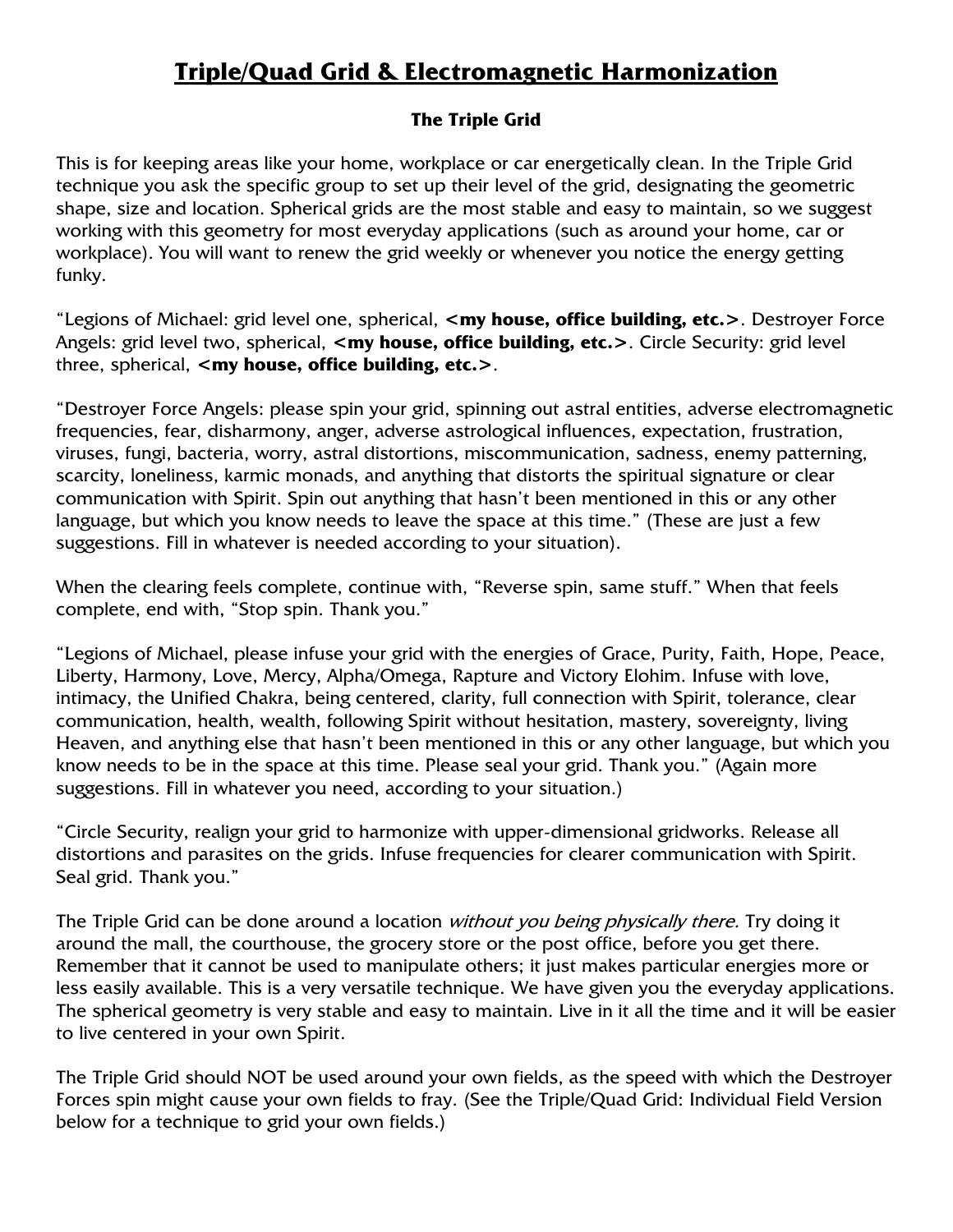#### **"Quad Grid" Version**

This is an expansion of the Triple Grid, where you request assistance for dealing with the electromagnetic anomalies and surges that are currently very active on the planet. As the planet approaches Zero Point magnetics, electromagnetic surges are very common. This addition to the Triple Grid will help you keep your fields healthy through the planetary shifts.

The Ze'Or Continuum is a group of beings who originate from another universe. They are pureenergy beings, and they are the sentient embodiment of physical forces, such as gravity, electricity, magnetics, thermals, etc. They have come to assist Earth and her inhabitants through the electromagnetic shifts we are experiencing preparatory to Zero Point. They are always available to assist upon request.

Basically, you request the Triple Grid as normal, adding a line in the beginning: "Legions of Michael: grid level one, spherical, **<my house, office building, etc.>** Destroyer Force Angels: grid level two, spherical, **<my house, office building, etc.>**. Ze'Or Continuum: grid level three, spherical, **<my house, office building, etc.>**. Circle Security: grid level four, spherical, **<my house, office building, etc.>**."

Proceed with the grid, requesting the Destroyer Force Angels to spin their grid, the Legions of Michael to infuse it. Then, you request the following:

"Ze'Or Continuum, please set your grid for harmonization and optimization of electrical, magnetic, and gravitational frequencies. Please ensure that my fields remain harmonized with all of the electronic and mechanical devices in my space, and that I and the devices in my space remain harmonized in frequency with any electromagnetic surges, ley-line activity, Schumann Resonance, and any other electro- magneto-gravitational events and conditions occurring in this area. Thank you."

You then request Circle Security to seal the grid as normal.

**For a quick EMF adjustment,** such as when you are working near computers and other electronic devices (including the chips in your vehicles, pagers, cellular phones, cordless phones, etc.):

"Ze'or Continuum (or Spirit), please assist: please harmonize the frequencies of all electromagnetic emissions and devices in my space to my fields."

## **Triple/Quad Grid: Individual Field Version**

The Triple/Quad Grid (Individual Field Version), is a good one to use when you're outside, when you're traveling between gridded spaces, or anytime you feel you need to get clearer. It can be infused into a crystal and worn around your neck or on your person; when you feel like renewing the Grid, just request the deva of the crystal to "Renew Individual Grid." You might need to do a full version once a week—otherwise, renewing it one or more times a day can be done as outlined above and is still effective. You can also add the optional Ze'Or Grid, as outlined in the Quad Grid section of the "Triple Grid: Field Version", above.